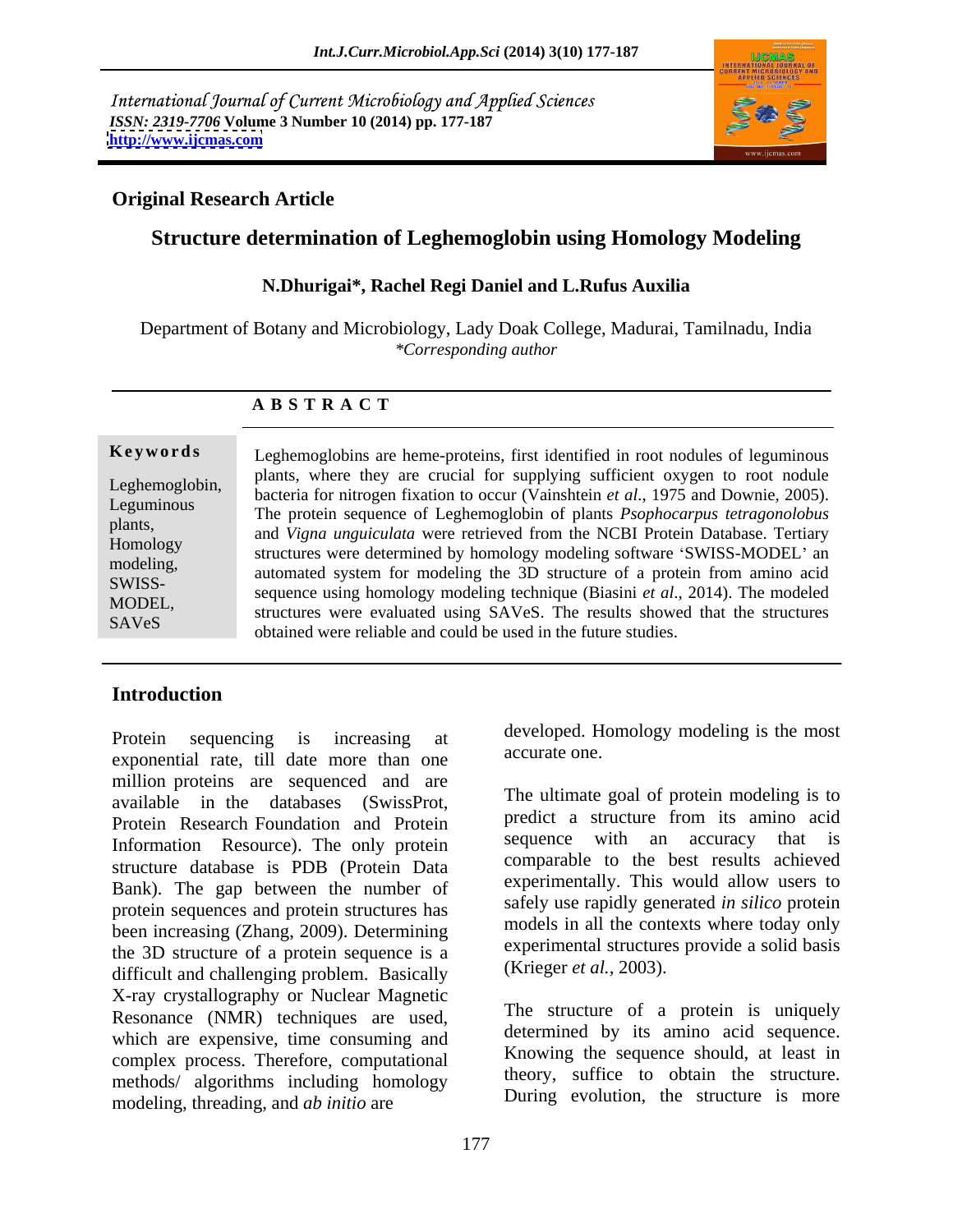stable and changes much slower than the family of protein (Brisson and Verma, 1982; associated sequence, so that similar Kawashima *et al.,* 2001). Owing to its sequences adopt practically identical extremely fast  $O_2$  association rate and rather structures and distantly related sequences slow  $O_2$  dissociation rate, leghemoglobin still fold into similar structures. This regulates  $O_2$  tension in the nodule. Thereby relationship was first identified by Chothia it protects the  $O_2$  sensitive nitrogenese from and Lesk (1986) and later quantified by inactivation while still supporting the Sander and Schneider (1991). As long as the oxidative respiration of bacteroids length of two sequences and the percentage (Kawashima *et al.,* 2001; Leong *et al.,* of identical residues fall in the region 1982). From 1983 to 1997 a total of 19 marked as "safe," the two sequences are practically guaranteed to adopt a similar released which belongs to two plants namely structure (Krieger *et al.,* 2003). If the *Glycine max* and *Lupinus luteus.* Since then similarity of the sequence is greater than no structure has been released yet for the 30% then it can act as template (Brindha *et*  rest of the plants in the NCBI protein *al*., 2011).

[\(http://swissmodel.expasy.org/](http://swissmodel.expasy.org/)) is an contains errors. SAVeS possesses the tools automated system for modeling the 3D for validation of homology models namely structure of a protein from its amino acid PROCHECK, WHAT\_CHECK, ERRAT, sequence using homology modeling VERIFY 3D and PROVE PROCHECK techniques. SWISS-MODEL has been checks the stereo chemical quality of a established 20 years ago as the first fully protein structure by analyzing residue-byautomated server for protein structure residue geometry and overall structure homology modeling and has been geometry (Laskoswki et al., 1993). continuously developed and improved since WHAT\_CHECK derived from a subset of then. The server features a user-friendly web protein verification tools from the WHATIF interface, which allows also non-specialists program; this does extensive checking of to generate 3D models for their protein of many stereo chemical parameters of the interests from a simple web-browser without residues in the model (Hooft *et al.*, 1996). the need to install and learn complex ERRAT analyzes the statistics of nonmolecular modeling software or to download large databases (Biasini *et al*., 2014).

Legumes are unique among crop plants (Becana *et al.,* 1995). A hallmark trait of compatible rhizobia (Graham and Vance, 2003). Nitrogen-fixing legume nodules oxygen-binding monomeric hemoprotein,

it protects the  $O_2$  sensitive nitrogenase from oxidative respiration of bacteroids structures of leghemoglobin have been database.

**SWISS-Model**  Validation of the predicted structures is legumes is their ability to develop root determines the compatibility of an atomic nodules and fix  $N_2$  in symbiosis with model (3D) with its own amino acid exclusively synthesize a large amount of an (alpha, beta, loop, polar, nonpolar etc) and leghemoglobin which belongs to globin (Luthy *et al*., 1996). PROVE calculates theessential because every homology model VERIFY 3D and PROVE. PROCHECK geometry (Laskoswki *et al*., 1993). residues in the model (Hooft *et al.*, 1996).<br>ERRAT analyzes the statistics of nonbonded interactions between different atom types and plots the value of the error function versus position of a 9-residue sliding window, calculated by a comparison with statistics from highly refined structures (Colovos *et al.*, 1993). VERIFY sequence (1D) by assigned a structural class based on its location and environment comparing the results to good structures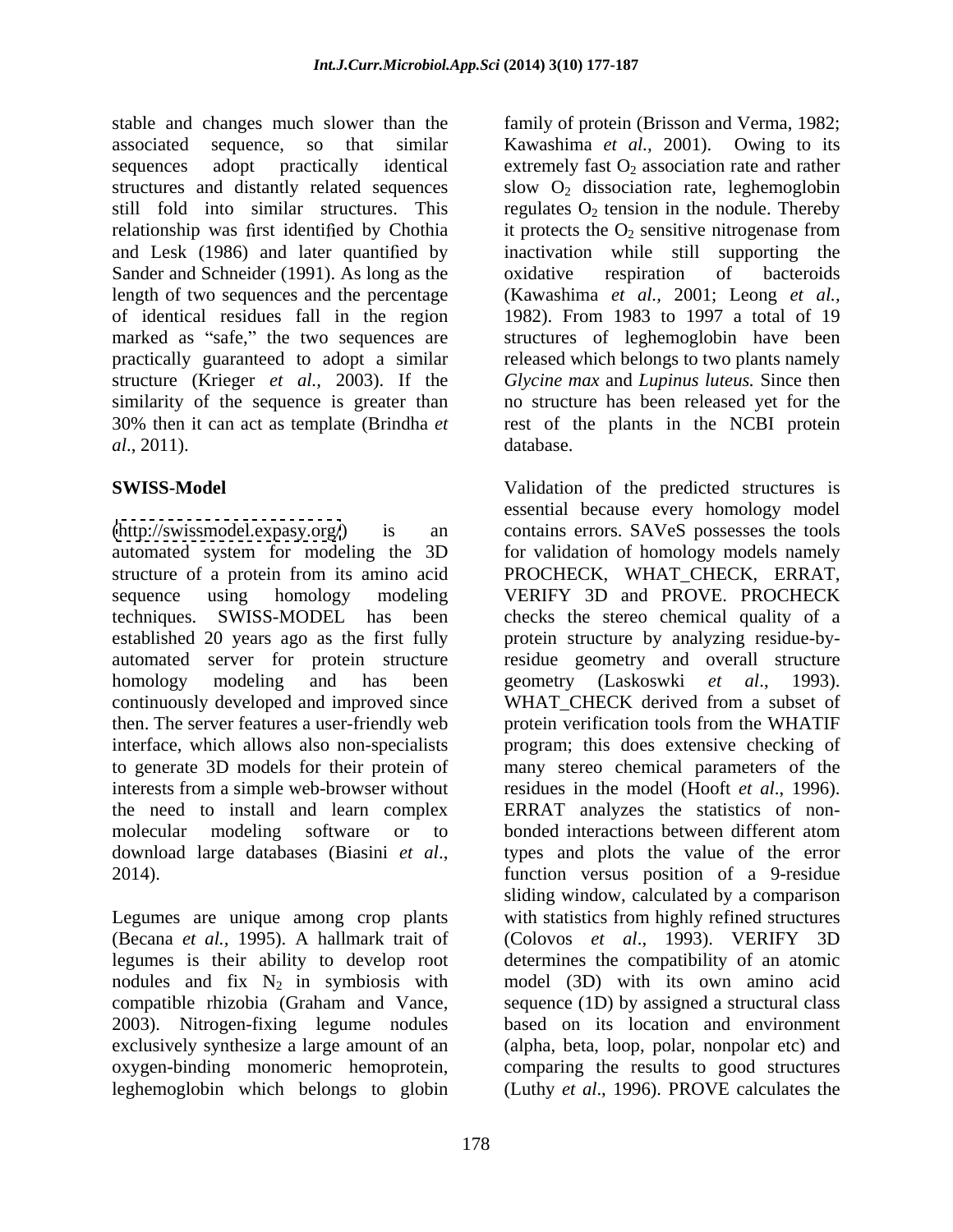volumes of atoms in macromolecules using an algorithm which treats the atoms like hard spheres and calculates a statistical Z-<br>to assessment. score deviation for the model from highly resolved  $(2.0 \text{ Å} \text{ or better})$  and refined  $(R$ factor of 0.2 or better) PDB-deposited tools of Structural Analysis structures (Pontius *et al*., 1996). and Verification Server (SAVeS)

Thus an attempt was made to predict and  $http://nihserver.mbi.ucla.edu/SA)$ validate the 3D structure of leghemoglobin  $VES$ . for amino acid sequence of the plants  $\bullet$  The PDB file was selected and namely *Psophocarpus tetragonolobus* and *Vigna unguiculata* available in NCBI protein sequence database. This could be used in further studies of leghemoglobin. ERRAT, VERIFY 3D and

**1. Selection of Target Sequence:**

The leghemoglobin protein sequence of the leguminous plants namely *Psophocarpus tetragonolobus* and *Vigna unguiculata* was retrieved from

**2. Structure Prediction using Homology Modeling:** Results and Discussion

Homology modeling (or comparative modeling) relies on evolutionarily **1. Selection of Target sequence:** related structures (templates) to generate a structural model of a protein of interest (target). The process typically comprises the following steps: (i) Template identification, (ii) Template selection, (iii) Model building and (iv) Model quality estimation. (Biasini *et al*., 2014)

- 
- 
- 

• The constructed model was saved as a PDB file and was subjected to assessment.

## **3. Model Validation:**

- Model was validated using the tools of <u>S</u>tructural Analysis available in the link <http://nihserver.mbi.ucla.edu/SA> VES/.
- The PDB file was selected and uploaded
- **Materials and Methods Command was given to Run all** command was given to Run all All the programs namely PROCHECK, WHAT CHECK, ERRAT, VERIFY 3D and PROVE were selected and the the programs.
	- The results obtained were saved for further analysis.

### **4. Model Visualization:**

NCBI Protein sequence database, in The Model thus obtained was visualized by FASTA format. The using RASMOL. PDB file was opened with RASMOL to visualize the protein.

# **Results and Discussion**

### **1. Selection of Target sequence:**

The FASTA format sequences of Leghemoglobin protein for the two plants are as follows:

| $>$ gi 20953 emb CAA46704.1 |               |  |  |  |
|-----------------------------|---------------|--|--|--|
| leghemoglobin               | IPsophocarpus |  |  |  |
| <i>tetragonolobus</i>       |               |  |  |  |

Swiss model "Automatic MGGFTEKQEALVNSSYEAFKANVP modeling mode" was selected QYSVVFYTSILEKAPAAKDLFPFLA • Protein sequence was entered in MOVDPTNPKLIGHAEKLFGLVHDS<br>EASTA format in the space AAQLRAKGAVVADAALGSLHAQK FASTA format in the space  $AAQLKANUAVYADAALUSLHAVK$ provided CVIDPUF VVVKEALLKIVKEAVU • Modeling request was submitted. DKWSDELSNAWEVAYNELAAALK QYSVVFYTSILEKAPAAKDLFPFLA NGVDPTNPKLIGHAEKLFGLVHDS AAQLRAKGAVVADAALGSLHAQK GVTDPQFVVVKEALLKTVKEAVG DKWSDELSNAWEVAYNELAAALK KAF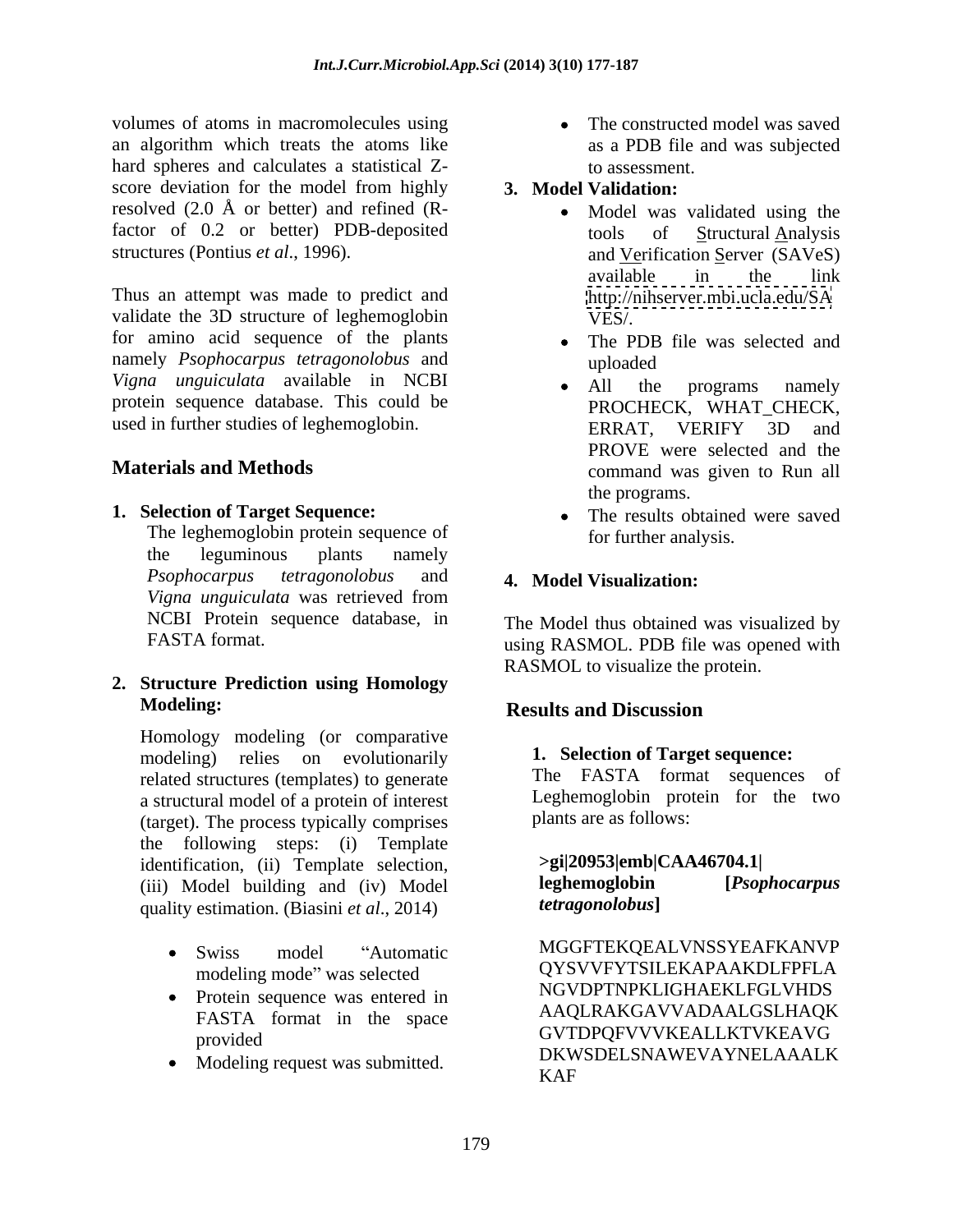**>gi|1177057|gb|AAA86756.1| leghemoglobin I [***Vigna unguiculata***]** Leghemoglobin possesses the protein MVAFSDKOEALVNGAYEAFKANIP and heme cofactor (an iron atom KYSVVFYTTILEKAPAAKNLFSFLA bound in a porphyrin ring). In both NGVDATNPKLTGHAEKLFGLVRDS of the plants the modelled 3 D AAQLRASGGVVADAALGAVHSQK AVNDAQFVVVKEALVKTLKEAVG part and the heme part containing DKWSDELGTAVELAYDELAAAIK iron atom bound in a porphyrin ring. KAY

# **Homology Modeling**

For Both the plants the template was 1binB which belongs to Soybean plant. And the percentage identity of sequence automated mode of SWISS was above 80% which is more than MODEL having 1 bin B as template. enough for Homology modeling. This template is of the plant *Glycine* 

The Ramachandran plot revealed that the modeled structure of Leghemoglobin of both the plants as a good and reliable

The ERRAT analysis for the modeled proteins revealed that the overall quality factor of the Leghemoglobin of *Vigna unguiculata* as 100.000 and that of *Psophocarpus tetragonolobu*s as 100.000 making them as good quality  $\frac{100,000}{\pi}$  maximum have not been

PROVE plot was used to calculate the **Protein Data Bank**. Now by doing atoms in the modeled structure of this Homology modeling, 3D Leghemoglobin (Table 3, Fig V and VI)

The modeled leghemoglobin protein structures of *Psophocarpus tetragonolobus* and *Vigna unguiculata* were visualized using RASMOL. (Fig. VII and Fig VIII)

Being a hemo-protein and heme cofactor (an iron atom bound in a porphyrin ring). In both of the plants the modelled 3 D structure contains both the protein part and the heme part containing iron atom bound in a porphyrin ring.

**2. Structure Prediction using** Significance of this structure prediction is as follows:

- **3. Model Validation** same Tribe Phaseoleae. By this the model (Table 2, Fig I& II). (Chemo taxonomy linked with • Both the plants belong to the Tribe Phaseoleae, and the leghemoglobin structure has been determined by automated mode of SWISS MODEL having 1binB as template. *max* which again belongs to the ancient method of classifying the plants under the same tribe is supported by modern evidence given by this bioinformatics study. bioinformatics work of studying 3D model of Leghemoglobin protein)
- models. (Fig III, IV) experimentally determined so far **4. Model Visualization** • Three dimensional structure of Leghemoglobin protein of both of these plants namely *Psophocarpus tetragonolobus* and *Vigna unguiculata* have not been and are not available in RCSB Protein Data Bank. Now by doing this Homology modeling, 3D structure has been predicted for the Leghemoglobin protein of both the plants.
- **5.** Through this study validity of proposed model was confirmed.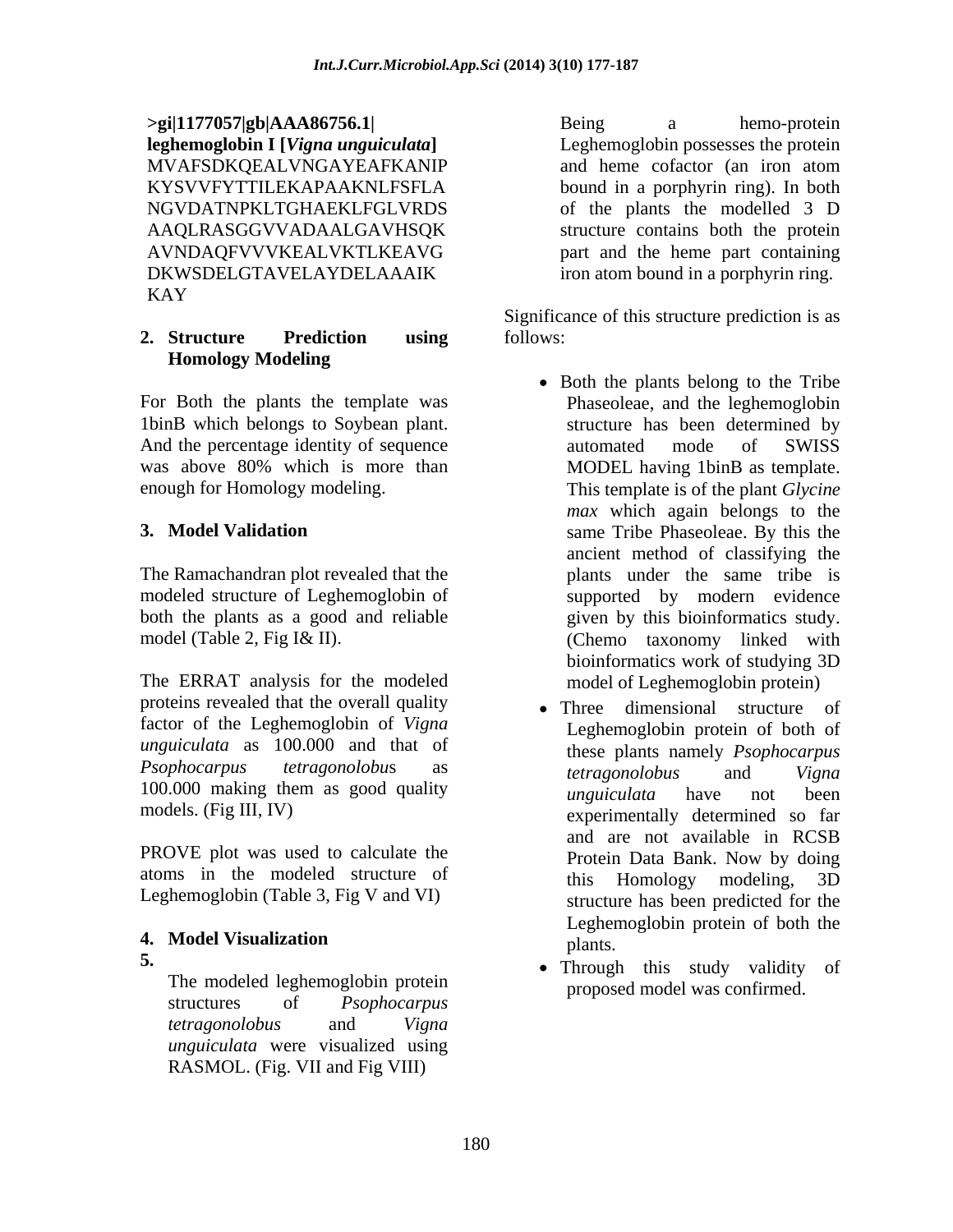|                       | <b>Plants</b>        |                   |
|-----------------------|----------------------|-------------------|
| <b>Information</b>    | <b>Psophocarpus</b>  | <b>Vigna</b>      |
|                       | tetragonolobus       | unguiculata       |
| Modeled residue range | $\frac{1}{3}$ to 144 | 2 to 144          |
| Based on template     | 1 bin B $(2.20A)$    | 1 bin B $(2.20A)$ |
| Sequence identity %   | 85.915               | 81.818            |
| E value               | 545252e-57           | 325602e-51        |
| Q Mean Z Square       | 0.049                | $-0.213$          |

# **Table.1** Information of Modeled Structure

# **Table.2** Ramachandran Plot

|                                       | Plant                                        |              |
|---------------------------------------|----------------------------------------------|--------------|
| <b>Plot Statistics</b>                | <i>Psophocarpus</i>                          | <i>Vigna</i> |
|                                       | $\left $ tetragonolobus $\left $ unguiculata |              |
| Residues in most favoured region      | 92.9%                                        | 92.9%        |
| Residues in additional allowed region | 6.3%                                         |              |
| Residues in generously allowed region | በ  የ%                                        | 0.8%         |
| Residues in dis-allowed region        |                                              |              |



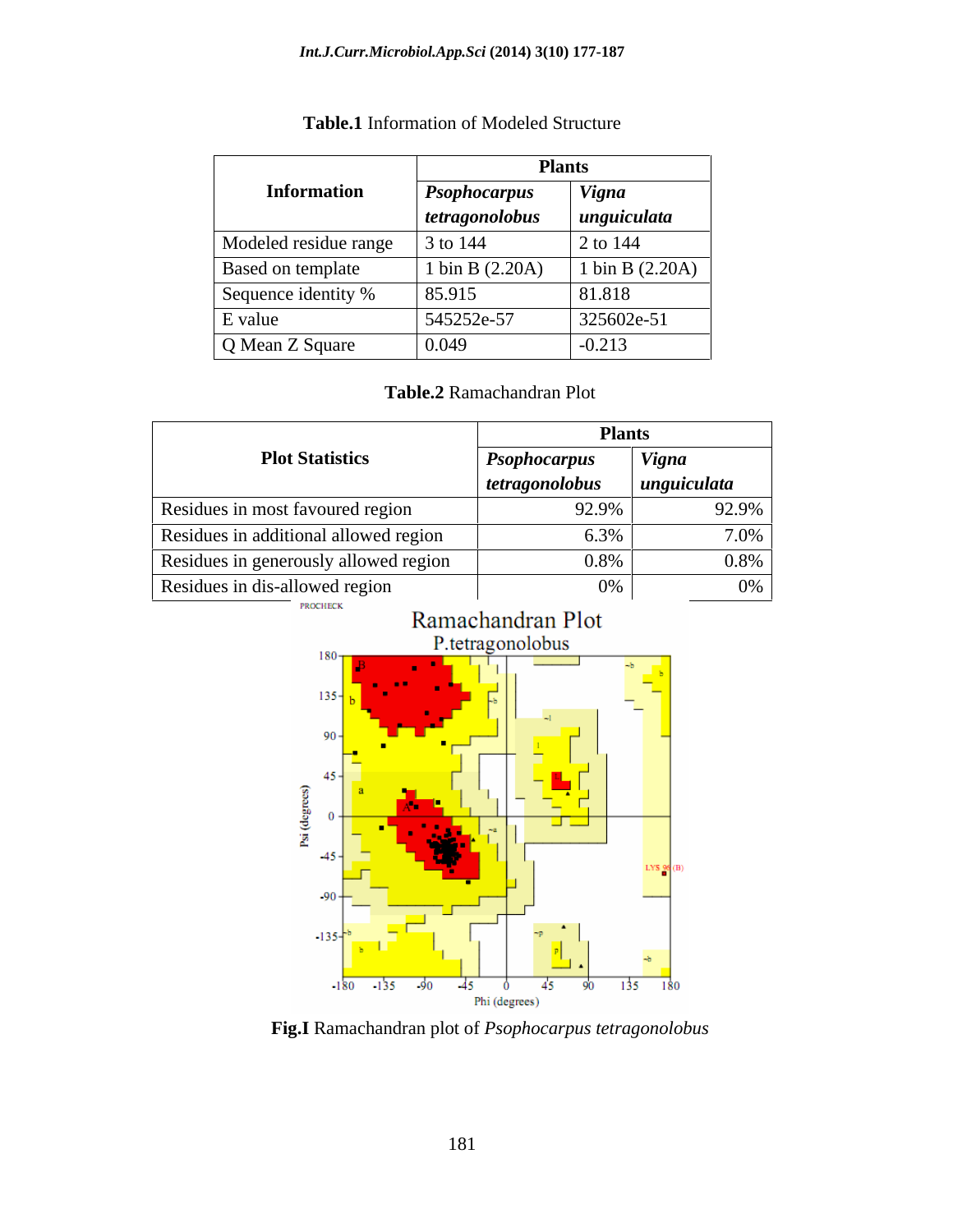

**Fig.II** Ramachandran plot of *Vigna unguiculata*

Program: ERRAT2

Chain#:1 Overall quality factor\*\*: 100.000

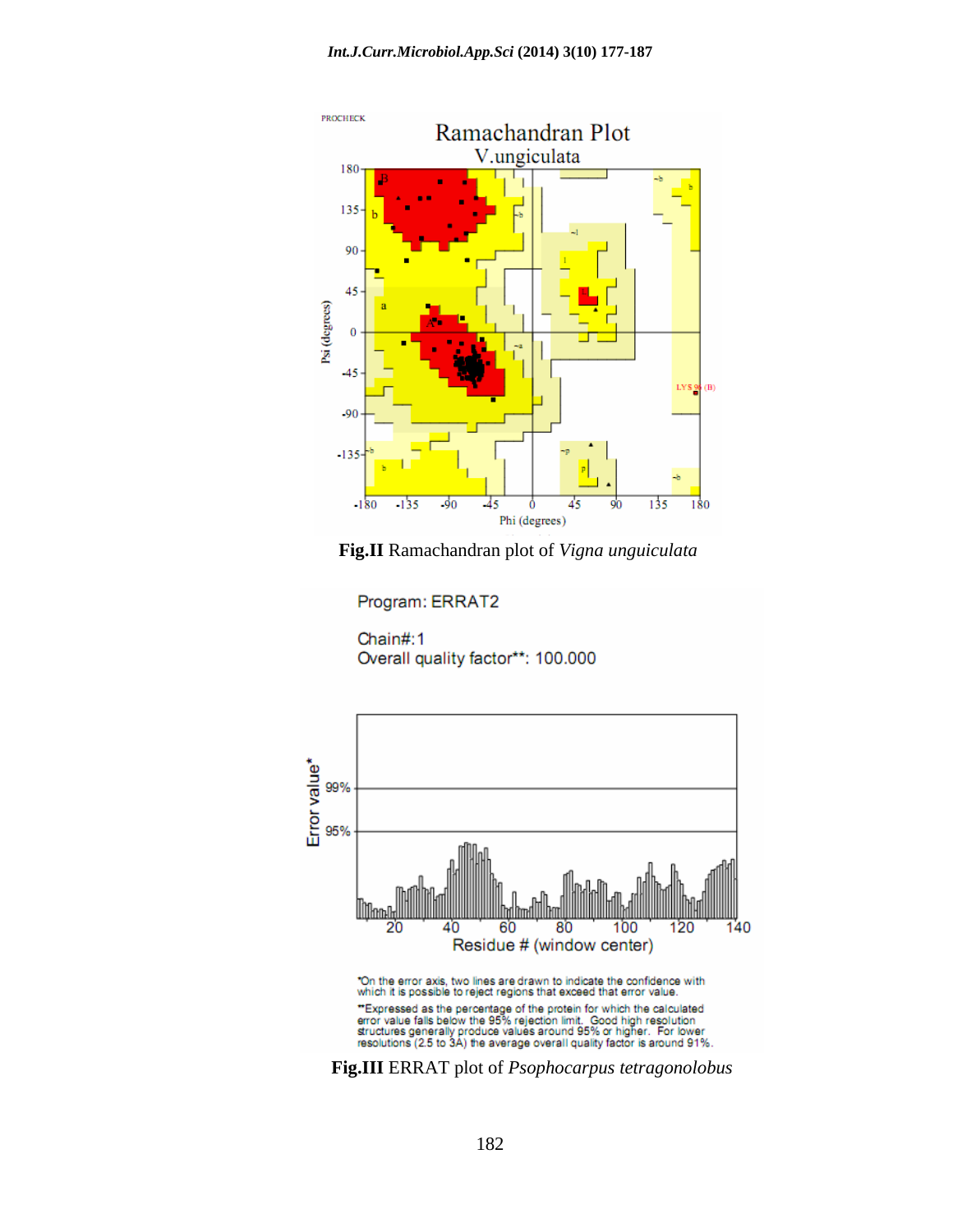

| Table.3 PROVE<br>$E$ PLOT<br>values |  |  |
|-------------------------------------|--|--|
|-------------------------------------|--|--|

|                    |                     | <b>Plants</b> |  |
|--------------------|---------------------|---------------|--|
| <b>Information</b> | <b>Psophocarpus</b> | <b>Vigna</b>  |  |
|                    | tetragonolobus      | unguiculata   |  |
| Z Score mean       | 0.265               | 0.215         |  |
| Z Score Std dev    | 1.277               | 1.265         |  |
| Z Score RMS        | 1.303               | 1.282         |  |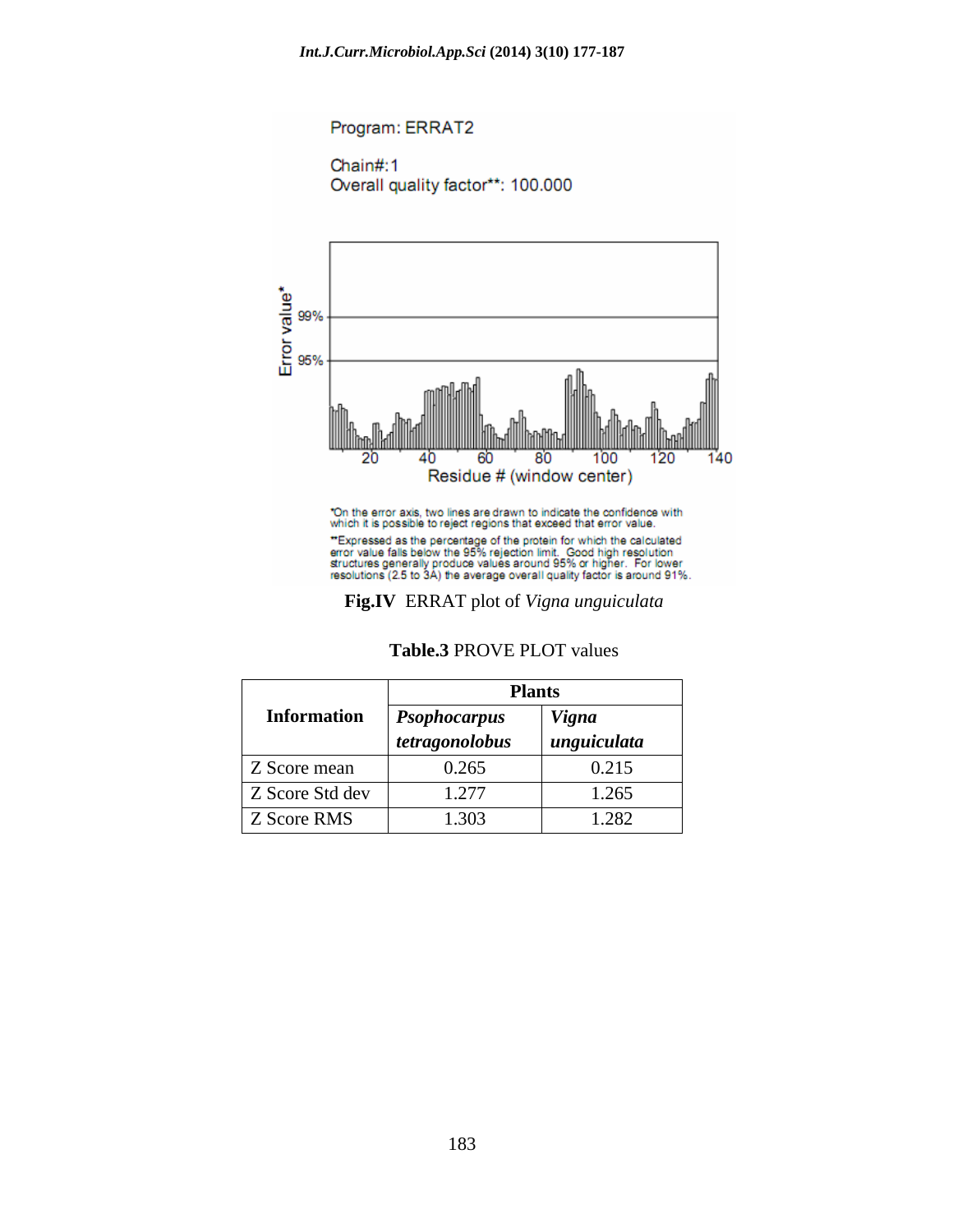

**Fig.V** PROVE plot of *Psophocarpus tetragonolobus*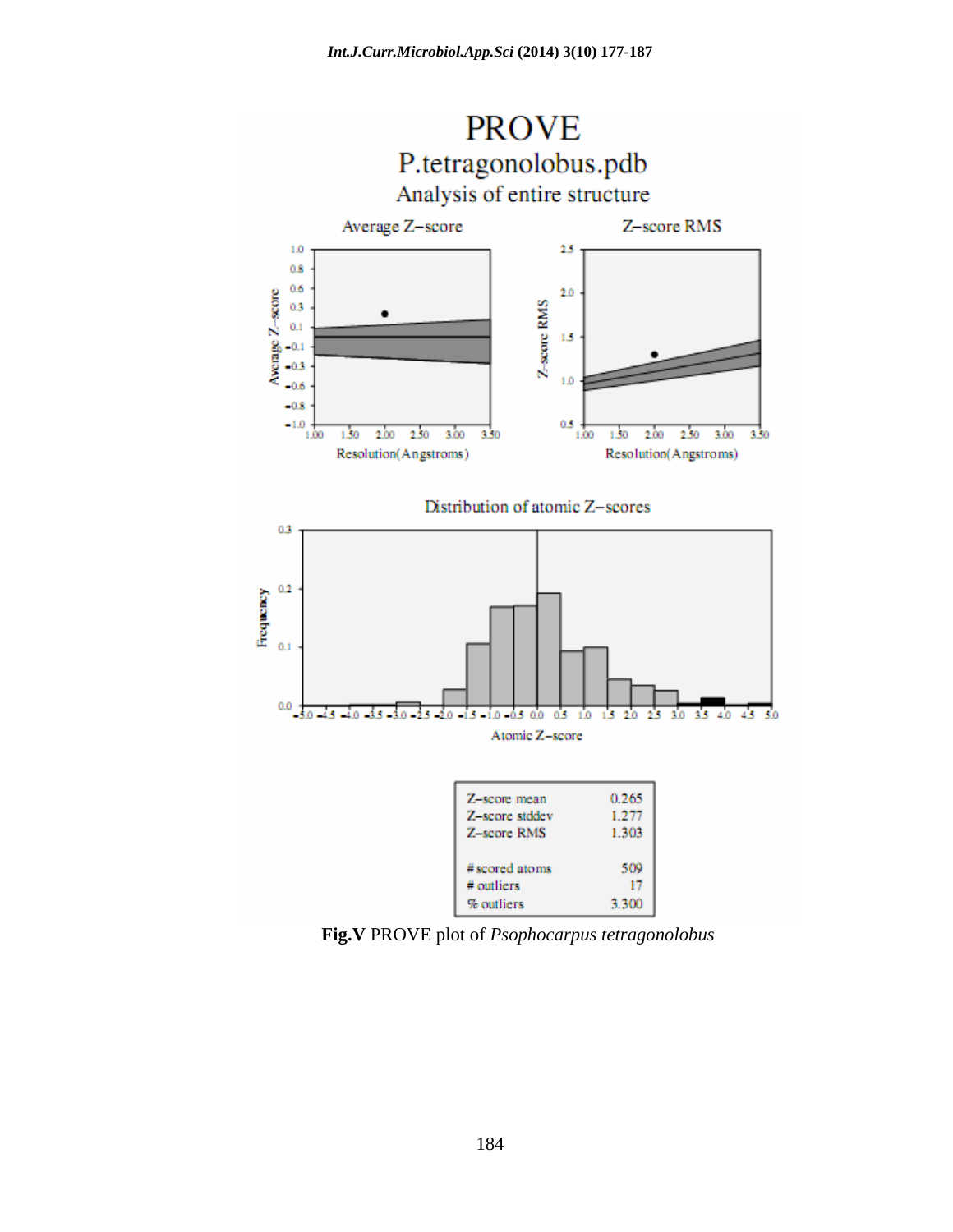

**Fig.VI** PROVE plot of *Vigna unguiculata*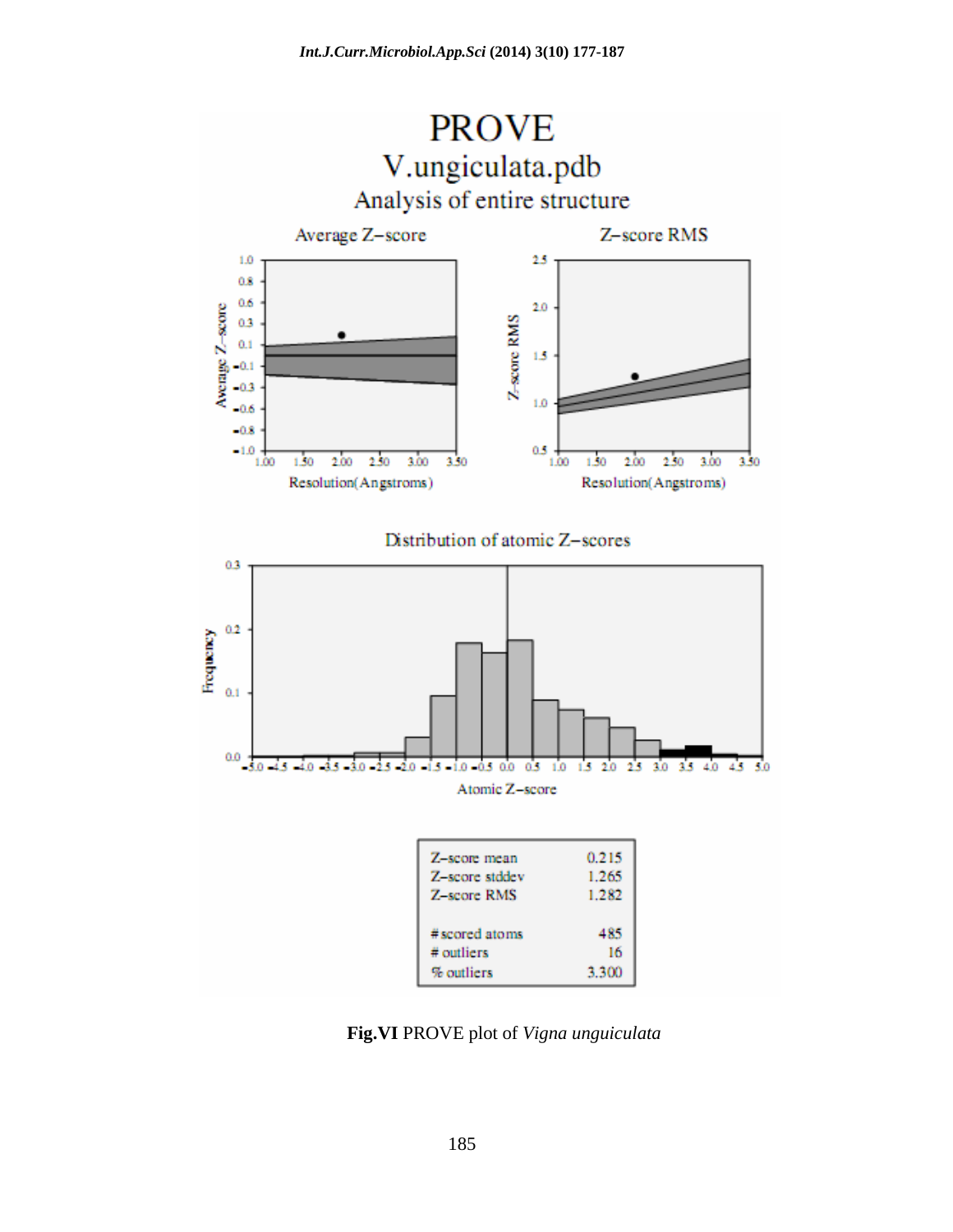

**Fig.VII** Predicted 3D structure of



- Arnold, K., Bordoli, L., Kopp, J., and fixation needs bloody<br>Schwede T. (2006). The SWISS- Biol. 15, R196–R198 Schwede, T. (2006). The SWISS- MODEL Workspace: A web-based environment for protein structure homology modeling. Bioinformatics, to greater<br>22.195-201. 872-877.  $22,195-201.$  872–877.
- Becana, M., Moran J. F., Iturbe-Ormaetxe, I., Gogorcena, Y. and Escuredo, P. SWISS-MODEL and the Swiss<br>R. (1995). Structure and function of Viewer: An environment Experimental de Aula Dei Blectrophoresis 18: 2714-2723

(Zaragoza) 21 (3): 203-208.

- Benkert, P., Biasini, M., and Schwede, T. (2011). "Toward the estimation of the absolute quality of individual protein structure models."<br>Bioinformatics, 27(3):343-50.
- Biasini, M., Bienert, S., Waterhouse, A., Arnold, K., Studer, G., Schmidt, T. and Schwede, T. (2014). SWISS- MODEL: modeling protein tertiary and quaternary structure using evolutionary information. Nucleic acids research, Vol 12 gku340.
- Leghemoglobin of *Psophocarpus*  Brindha, S., Sailo, S., Chhakchhuak, L., *tetragonolobus* Kalita, P., Gurusubramanian, G., and Kumar, J. N. S. (2011) Protein 3D structure determination using homology modeling and structure analysis. Colloquium [www.science.vision.in.,](http://www.science.vision.in.) 11(3):125 133.
	- Brisson, N. and Verma, D. P. (1982) Soybean leghemoglobin gene family: normal, pseudo and truncated genes. Proceedings of the National Academy of Sciences U.S.A. 79: 4055 4059.
- **Fig. VIII** Predicted 3D structure of Verification of protein structures: Leghemoglobin of patterns of nonbonded atomic *Vigna unguiculata* interactions. Protein Sci. 2, 1511- Colovos, C., and Yeates, T. O. (1993). 1519
- References **Exercise Exercise Contract COVID**ownie, J. A. (2005) Legume Downie, J. A. (2005) Legume haemoglobins: symbiotic nitrogen fixation needs bloody nodules. Curr. Biol. 15, R196–R198
	- Graham, P. H. and Vance, C. P. (2003) Legumes: importance and constraints to greater use. Plant Physiology, 131: 872–877.
	- R. (1995) Structure and function of Viewer: An environment for leghemoglobins. W Estacion comparative protein modeling. leghemoglobins. W Estacion comparative protein modeling. Guex, N. and Peitsch, M. C. (1997) SWISS-MODEL and the Swiss-PDB Viewer: An environment for comparative protein modeling. Electrophoresis 18: 2714-2723